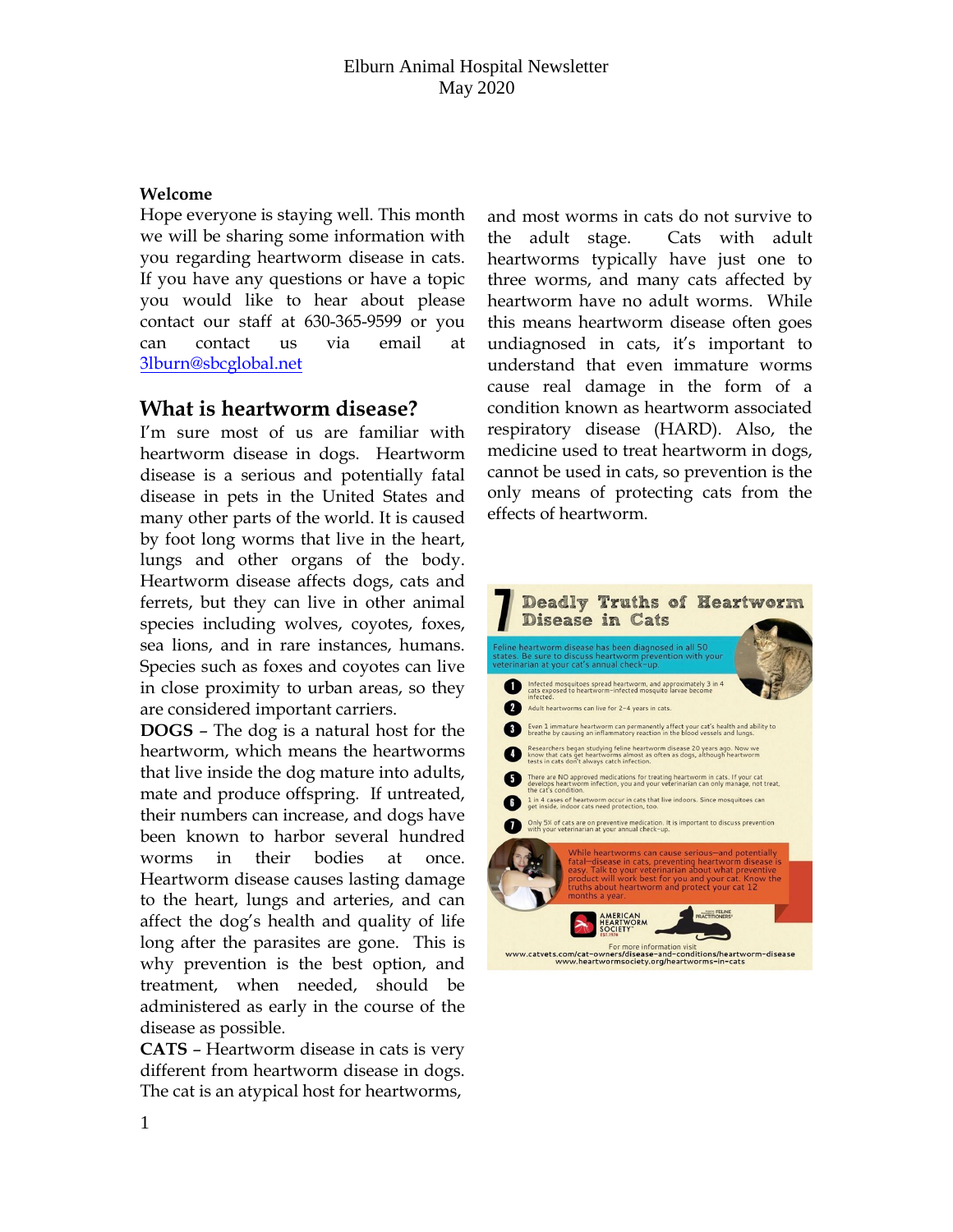# **How is heartworm disease transmitted from one pet to another?**

The mosquito plays an essential role in the heartworm life cycle. Adult female heartworms living in an infected dog, fox, coyote or wolf produce microscopic baby worms called microfilaria that circulate in the bloodstream. When a mosquito bites and infected animal and takes a blood meal, it picks up these tiny worms, which develop into an infective stage larvae over a period of 10 – 14 days. Then when the infected mosquito bites another dog, cat or other susceptible wild animal, the infective larvae are deposited into the animal's skin and enter the new host through the mosquito's bite wound. Once inside a new host, it takes approximately 6 months for the larvae to mature into adult heartworms. Once mature, heartworms can live for 5 to 7 years in dogs and up to 3 years in cats. Because of the longevity of these worms, each mosquito season can lead to an increasing number of worms in an infected pet.

## **What are the signs of heartworm disease in cats?**

Signs of heartworm disease in cats can be very subtle or very dramatic. Symptoms may include coughing, asthma-like attacks, periodic vomiting, lack of appetite, or weight loss. Occasionally an affected cat may have difficulty walking, experience fainting or seizures, or suffer from fluid accumulation in the abdomen. Unfortunately, the first sign in some cases is sudden collapse of the cat, or sudden death.

# **How significant is my cat's risk for heartworm infection?**

Many factors must be considered, even if heartworms do not seem to be a problem in your local area. Your community may have a greater incidence of heartworm disease than you realize. Heartworm is also spreading to new regions of the country each year. Stray and neglected dogs and certain wildlife such as coyotes, wolves and foxes can be carriers of heartworm. Also the relocation of infected pets to previously uninfected areas also contribute to the spread of heartworm disease.

The fact that heartworm has been diagnosed in all 50 states, and risk factors are impossible to predict. Climate variations to the presence of wildlife carriers, cause rates of infections to vary dramatically from year to year. And because infected mosquitos can come inside, both outdoor and indoor pets are at risk.

Heartworm testing for cats is not conclusive like it is in dogs. It can be difficult to diagnose in cats.

For that reason the American Heartworm Society recommends that you keep your

pets on heartworm preventative all year round.

Heartworm disease is a serious, progressive disease. The earlier it is detected, the better the chances the pet will recover. There are few, if any early sign of disease when a dog or cat is infected with heartworms, so detecting their presence with a heartworm test administered by a veterinarian is important. The test requires just a small blood sample from your pet, and it works by detecting the presence of heartworm